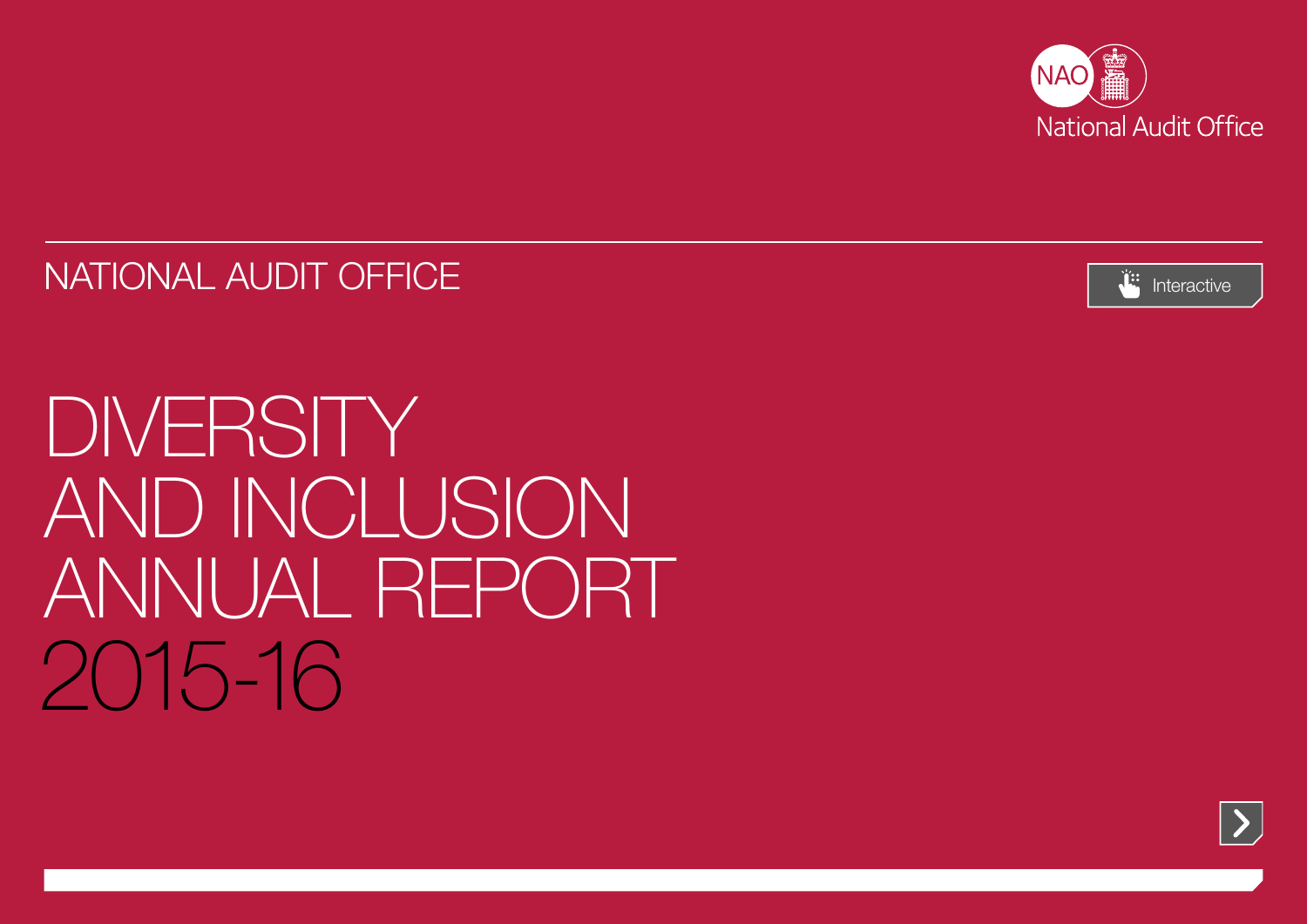[Our year in highlights](#page-2-0) **Pillar One: Talent** 

 $\mathfrak{c}_\chi$ 

pipeline

work environment

[Pillar Two: Inclusive](#page-7-0) Later Pillar Three: Diversity [Looking ahead](#page-13-0) in our work



# Foreword

<span id="page-1-0"></span>ė.

The NAO is an organisation with an important and far-reaching mission to secure improvements in the way public services are delivered. We need to encourage creative thinking and harness a range of skills and experience to maximise our impact. By removing barriers and creating an inclusive culture we can offer our people the opportunity to develop their potential and make a full contribution to the NAO.

This is the first annual report against our three-year diversity and inclusion strategy and we have made good progress under each of the three strategic pillars; Talent pipeline, Inclusive work environment and Diversity in our work.

There has been a strong focus in 2015-16 on inclusion in the workplace, and we have introduced a new approach to flexible working, trusting our people to work in a way which meets personal and business needs. Our support of Access Accountancy and the social mobility agenda has also continued with the introduction of a work experience programme for school pupils. Focusing on diversity in our work is also something we take seriously, as it helps drive improvement in the services delivered by our clients.

Although we have made some progress there are still areas where we need to improve. We recognise, for example, that our talent pipeline is not as diverse as we would like and selection will be a particular focus over the next year.

Supporting and developing a truly diverse and inclusive workforce will inevitably enrich our workplace and bring a greater breadth of thinking and skill to the work we do and insight we provide for our clients. I look forward to continuing our Diversity and Inclusion journey over the next two years of the strategy.

### Amyas Morse

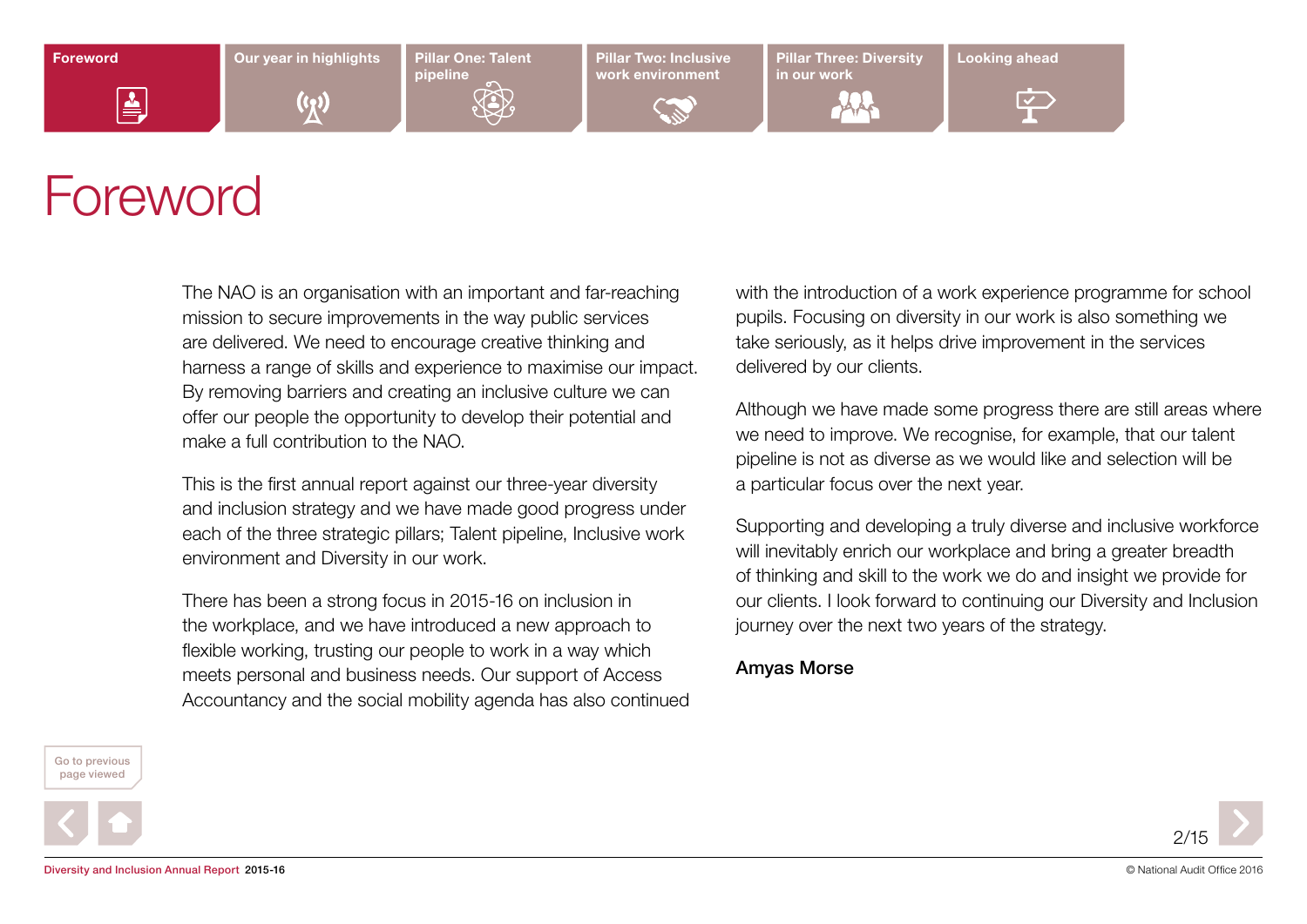<span id="page-2-0"></span>

 $\triangle$ 

Our year in highlights

 $\binom{n}{k}$ 

[Pillar One: Talent](#page-3-0)  pipeline

work environment

[Pillar Two: Inclusive](#page-7-0) Later Pillar Three: Diversity [Looking ahead](#page-13-0) in our work



 $\curvearrowleft$ 

# Our year in highlights



Hosted eight work experience students from socially disadvantaged backgrounds



Proactively encouraged a more flexible working environment and this has led to a 13% increase in ad hoc flexible working.



Females made up 38% of applications to manager. Females made up 50% of promotions to manager

A clear focus on raising awareness of inclusion led to 79% of people understanding what behaviours support an inclusive culture



People survey results showed a 8% increase in those feeling individual difference is respected



Published a value-formoney study into diversity in the civil service



Continued focus on recruiting a diverse intake of graduates:

- 26% Black, Asian and minority ethnic (BAME)
- $\bullet$  46% women
- $\bullet$  7.2% disabled







behaviours, aligned to our values

We launched new competencies with a greater focus on expected



All executive leaders sponsor an employee network and have a reciprocal mentoring relationship



75% of managers attended mental health workshops

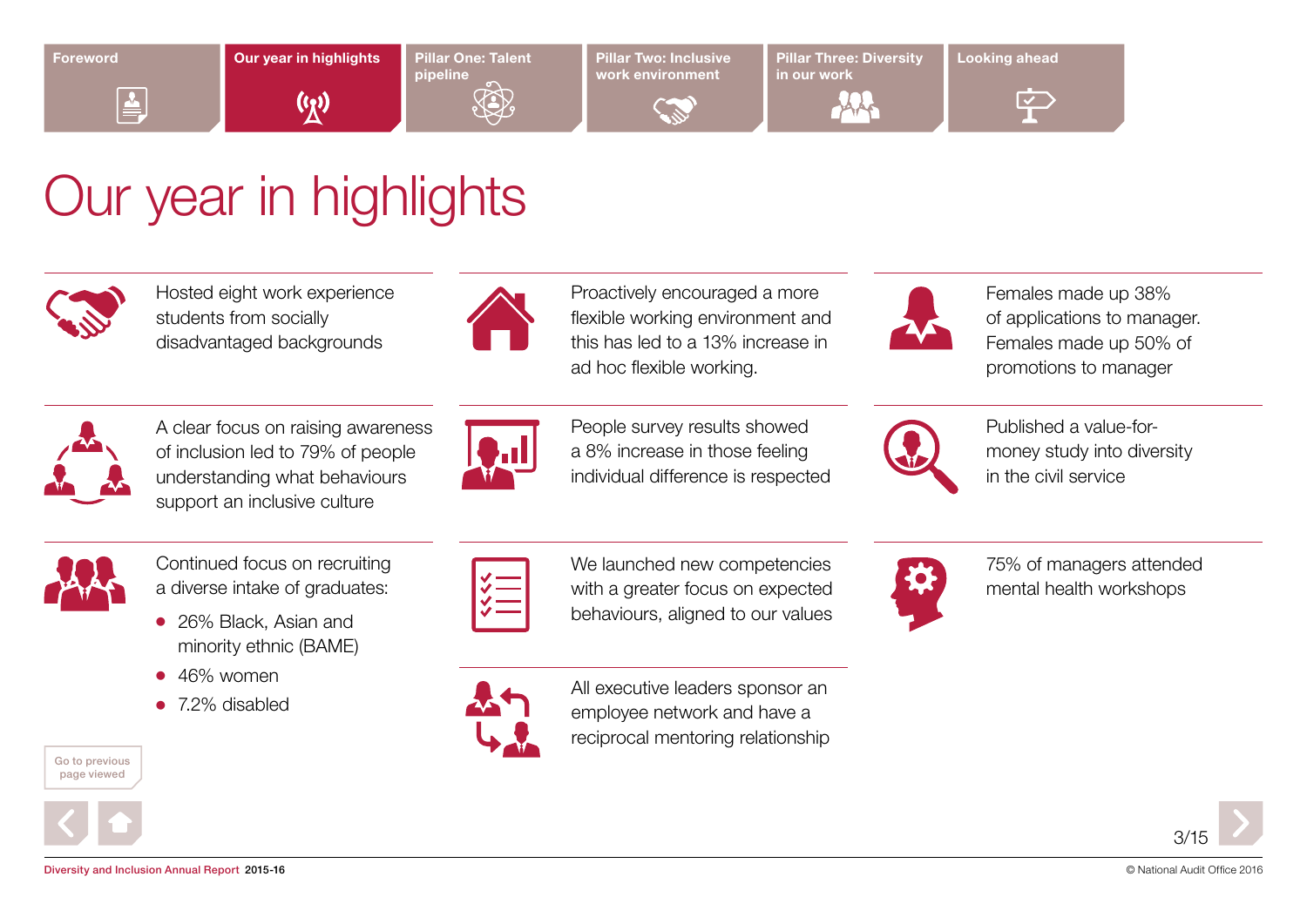[Our year in highlights](#page-2-0) **Pillar One: Talent** 

 $\binom{n}{k}$ 

pipeline

work environment

[Pillar Two: Inclusive](#page-7-0) Later Pillar Three: Diversity [Looking ahead](#page-13-0) in our work



 $\overline{\mathbf{Y}}$ 

# Pillar One

<span id="page-3-0"></span> $\triangleq$ 

## Talent pipeline

The NAO continually strives to maximise the diverse talent of its workforce. Over the past 12 months we hosted our first work experience programme focused on students from disadvantaged backgrounds and introduced an updated performance management system with clear behaviour competencies linked to our values and business objectives. Detailed diversity and inclusion data can be found in our [Equality Report](https://www.nao.org.uk/wp-content/uploads/2016/06/Equality-data-2015-16.xlsx)

### **Recruitment**

The NAO is committed to recruiting from the widest possible pool, based on talent rather than background. Over the past 12 months the NAO has recruited a diverse mix of graduates while focusing specifically on black graduates and candidates from disadvantaged backgrounds.





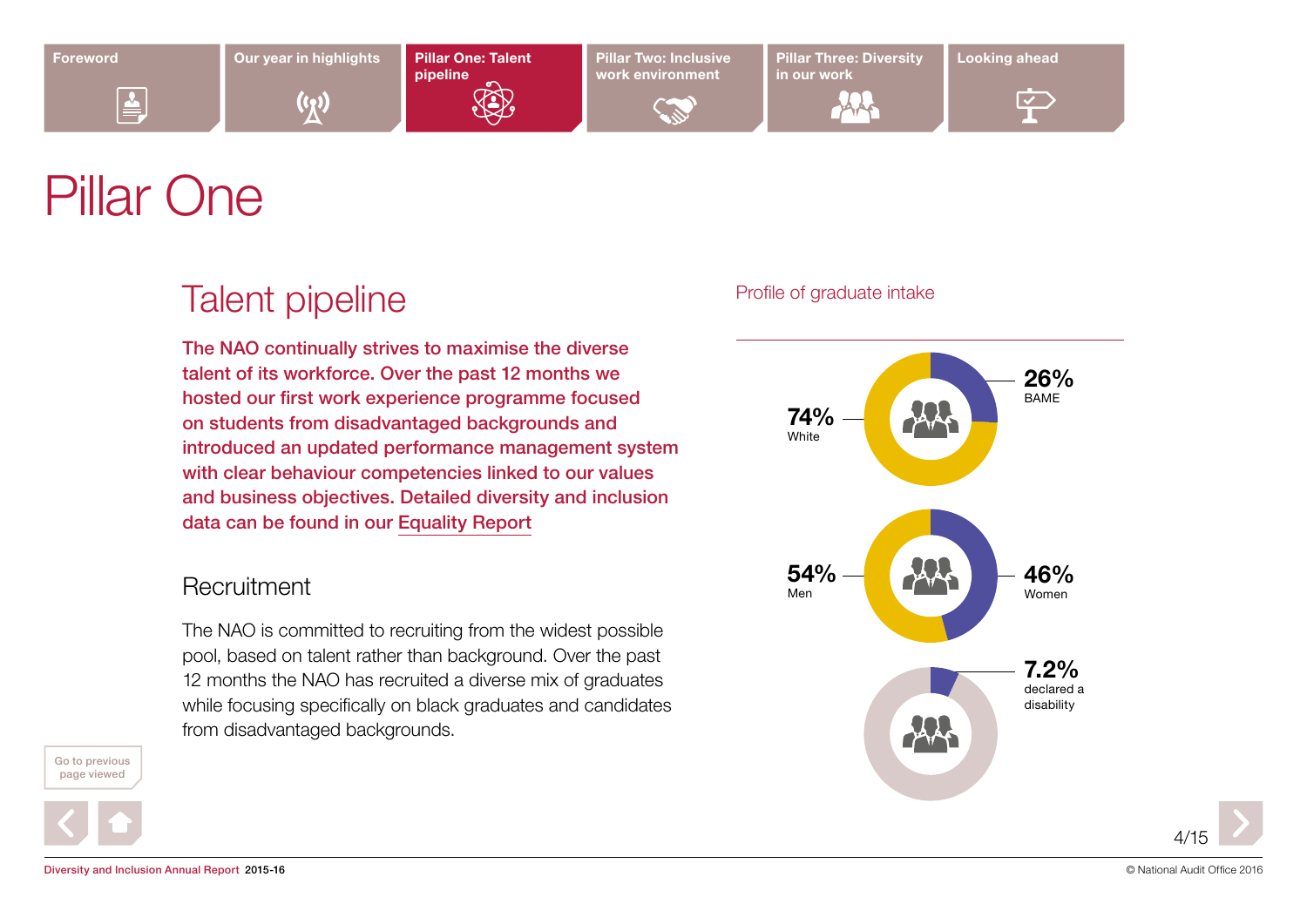

 $\triangleq$ 

 $\binom{n}{k}$ 

[Pillar One: Talent](#page-3-0)  pipeline

work environment

[Pillar Two: Inclusive](#page-7-0) Later Pillar Three: Diversity [Looking ahead](#page-13-0) in our work

 $\blacktriangledown$ 

### **Ethnicity**

The NAO recruited 23% Black, Asian, and minority ethnic (BAME) graduates in 2015; 38% of whom were of black origin (compared to 10% in 2014). In 2015, we ran a successful BAME internship programme hosting seven students, including two black candidates. Five of the seven, including two black candidates, were offered a position on our graduate scheme.

### Black graduates



Despite a successful track record on BAME recruitment we still face challenges converting applicants to offers, in the same proportion as white colleagues. We are reviewing our current application process to identify and address barriers to BAME applicants.

### Social mobility

As part of our commitment to improving social mobility, both at the NAO and in the wider community, we have continued to support and shape Access Accountancy through representation on the Patron Group and Steering Committee. Access Accountancy is a collaboration between accountancy organisations and professional bodies to improve social mobility in the profession.

In 2015, we ran our first Access Accountancy work experience programme hosting eight Year 13 students from disadvantaged backgrounds. The programme provided an opportunity for students to learn key skills and gain confidence working in a professional environment. The majority decided to further their education through the university route however, one decided to apply for, and was accepted onto, the NAO school leaver programme.

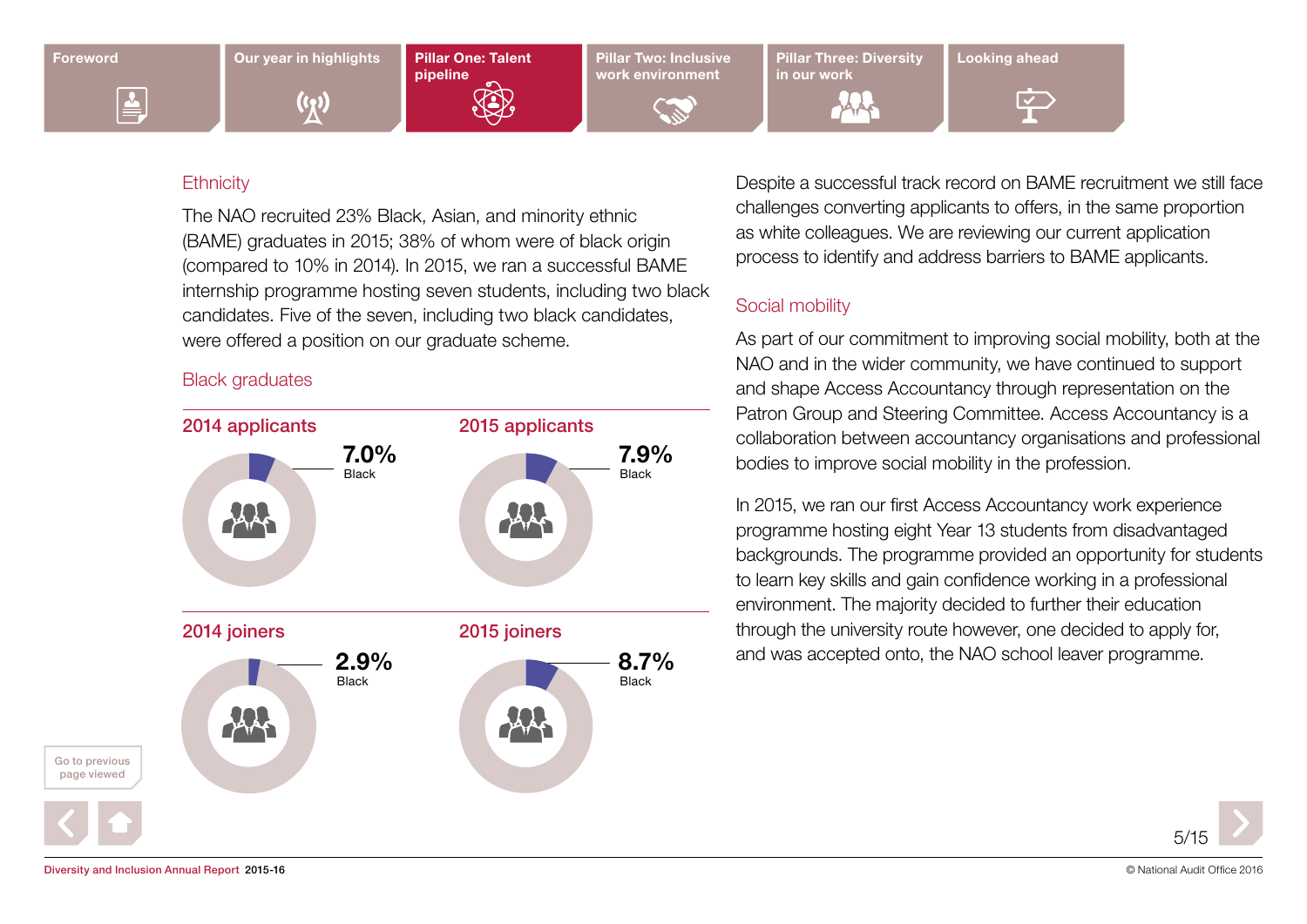

Over the past 12 months we have also started to collect social economic data from all new recruits. The profile of our 2015 graduate intake indicated 49% were educated through non-selective state schools. This compares favourably to 30% across the accountancy profession as a whole (State of the Nation Report: Social Mobility & Child Poverty in Britain 2015, Social Mobility & Child Poverty Commission)

### Socioeconomic profile of graduate intake



### Go to previous page viewed





### Talent programmes

Over the past year we have refreshed our talent programmes which included widening our entry criteria.

The 2015 Emerging Leaders programme, for qualified accountants and Senior Analysts included 67% women (compared to 42% in 2013). In addition 50% of BAME applicants were accepted onto the programme.

The 2016 Direct programme, aimed at managers, had 50% female applicants of which 55% were successful. There are no BAME managers on the programme this year, reflecting the small number of BAME staff in this grade. We are looking at ways to improve BAME representation at manager level and this will 49% remain an area of focus going forward.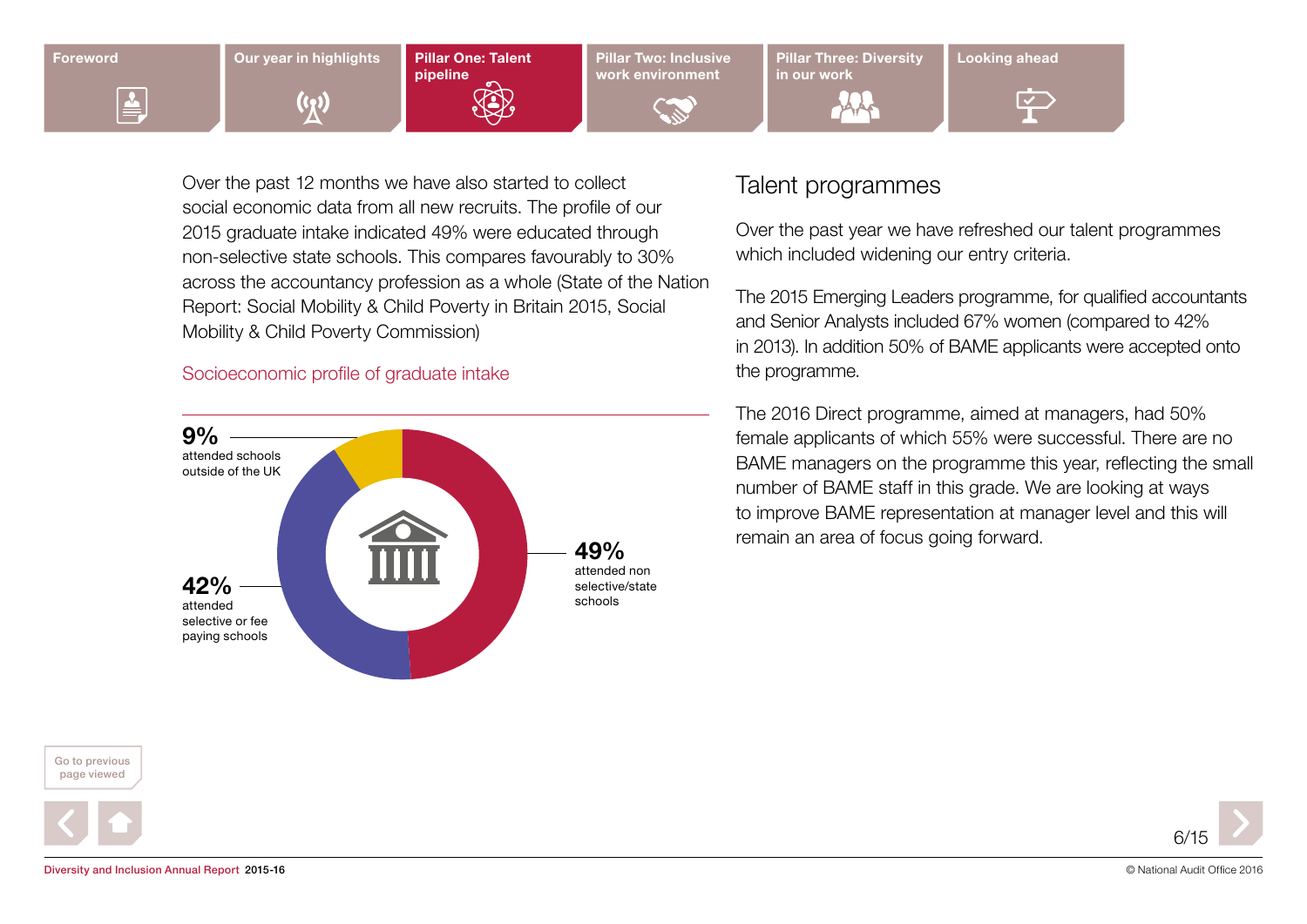

 $\triangleq$ 

 $\binom{n}{k}$ 

[Pillar One: Talent](#page-3-0)  pipeline

work environment

[Pillar Two: Inclusive](#page-7-0) Later Pillar Three: Diversity [Looking ahead](#page-13-0) in our work



### Work allocation

In the last 12 months there has been greater scrutiny around work allocation within clusters, to ensure equal access to opportunities. This has extended to our talent programmes, promotions and development opportunities where there has been active oversight to ensure participation reflects the diversity of the office.

### Performance management

A new performance management scheme was launched in January 2016 with a greater emphasis on looking forward and supporting development, performance improvement and behavioural change. A key feature of the new framework is the provision of regular and open feedback. The new scheme is supported by an updated behavioural framework, aligned to business objectives and values.

 $\overline{\mathbf{Y}}$ 



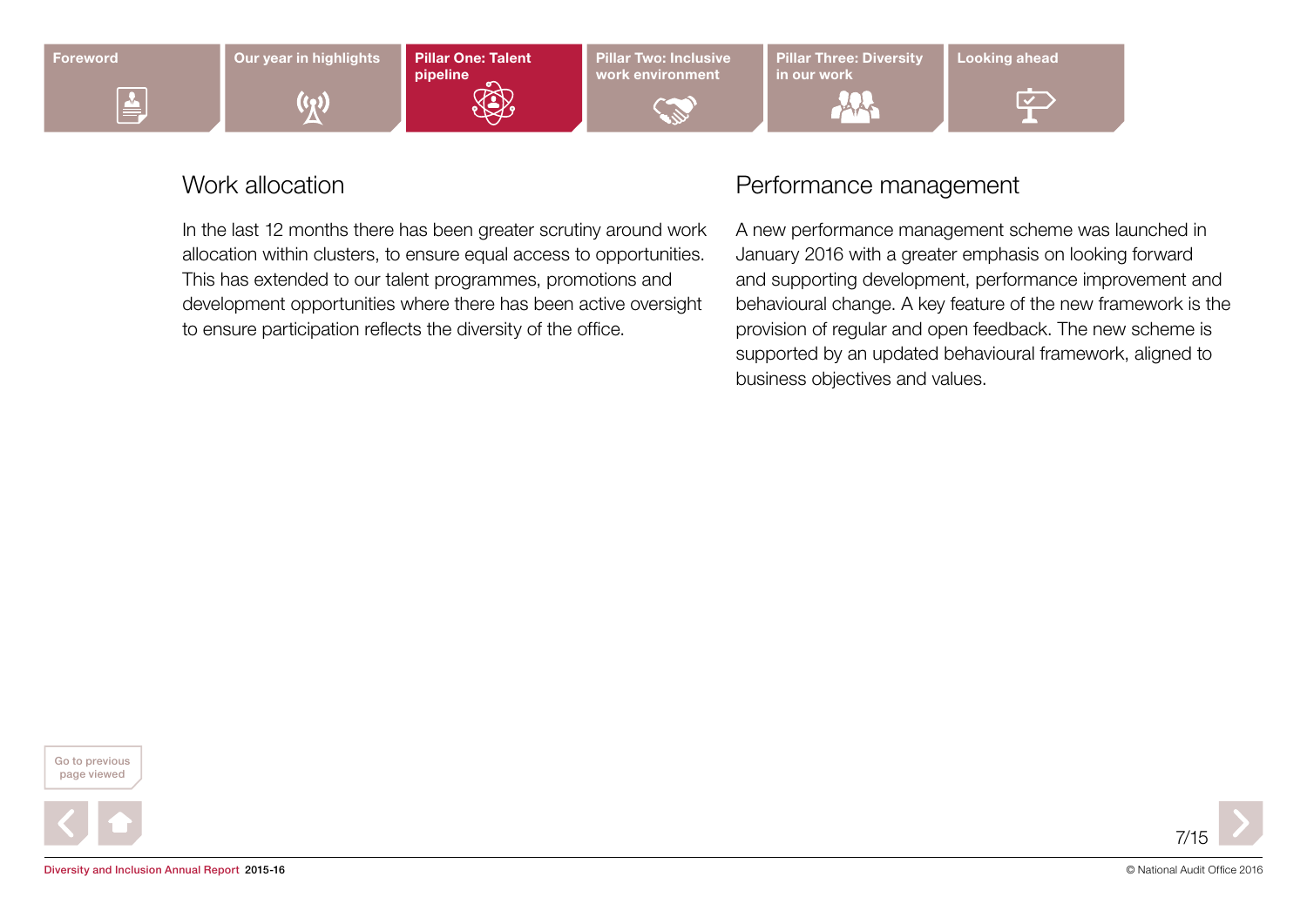[Our year in highlights](#page-2-0) Pillar One: Talent

 $\binom{r}{k}$ 

pipeline

Pillar Two: Inclusive work environment

**AND** 

[Pillar Three: Diversity](#page-11-0) [Looking ahead](#page-13-0) in our work



 $\curvearrowleft$ 

# Pillar Two

<span id="page-7-0"></span> $\triangleq$ 

### Inclusive work environment

Over the past year we have raised awareness of inclusion across the office and begun to embed inclusion in all our ways of working. This has resulted in a higher inclusion score in our people survey with 8% more respondents saying the NAO respects individual differences.

### Inclusion training

At the start of the year over 90% of staff attended an externally facilitated workshop focused on creating a more inclusive NAO. The workshop aimed to raise awareness of inclusive behaviours and build people's confidence to challenge inappropriate behaviour. Feedback from our latest people survey showed 67% of people feel they are treated fairly at work, up from 59% in 2014. During the year we have built on the Inclusion workshops with the appointment of 30 Dignity at Work Cluster Leads who support and encourage the Diversity and Inclusion agenda at a more local, cluster level. These individuals have facilitated team conversations to further develop ideas raised in the workshops and stimulated round-table discussion on subjects such as inappropriate behaviour at social events and client sites.





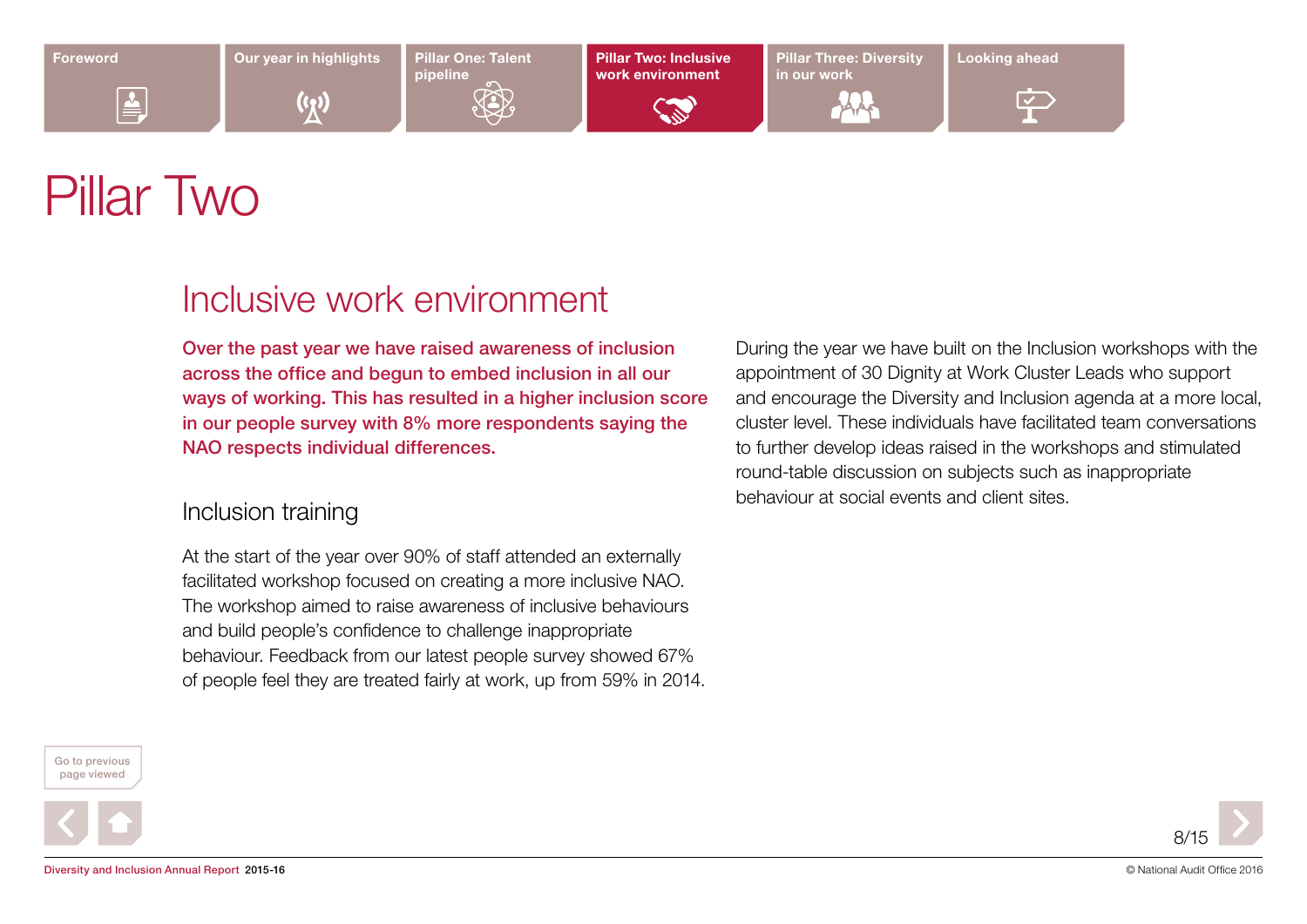

Before **After** 52% People who felt highly or very clear on which behaviours support an inclusive culture People who felt highly or very confident to challenge inappropriate behaviour 79%



### Impact of the inclusion workshops **Top down committment**

It is important to secure genuine visible commitment to Diversity and Inclusion from leadership. Over the past 12 months the Leadership Team has participated in workshops to identify priority Diversity and Inclusion objectives and has collectively supported progress on these during the year. The key objectives are:

- Introduction of a flexible way of working; encouraging and role modelling to support cultural change
- Updating our approach to change management to establish a clear, inclusive process which embeds the needs of our people in the way that we deliver change
- Ensuring selection at the NAO is fair and transparent for talent programmes and promotions

The Leadership Team has also taken a lead on developing and implementing the new performance management framework which embodies our values.

Each member of the Leadership Team is benefiting from reciprocal mentoring arrangements and every Executive Leader obtained 360 degree feedback which will be used to inform their objectives for 2016-17.





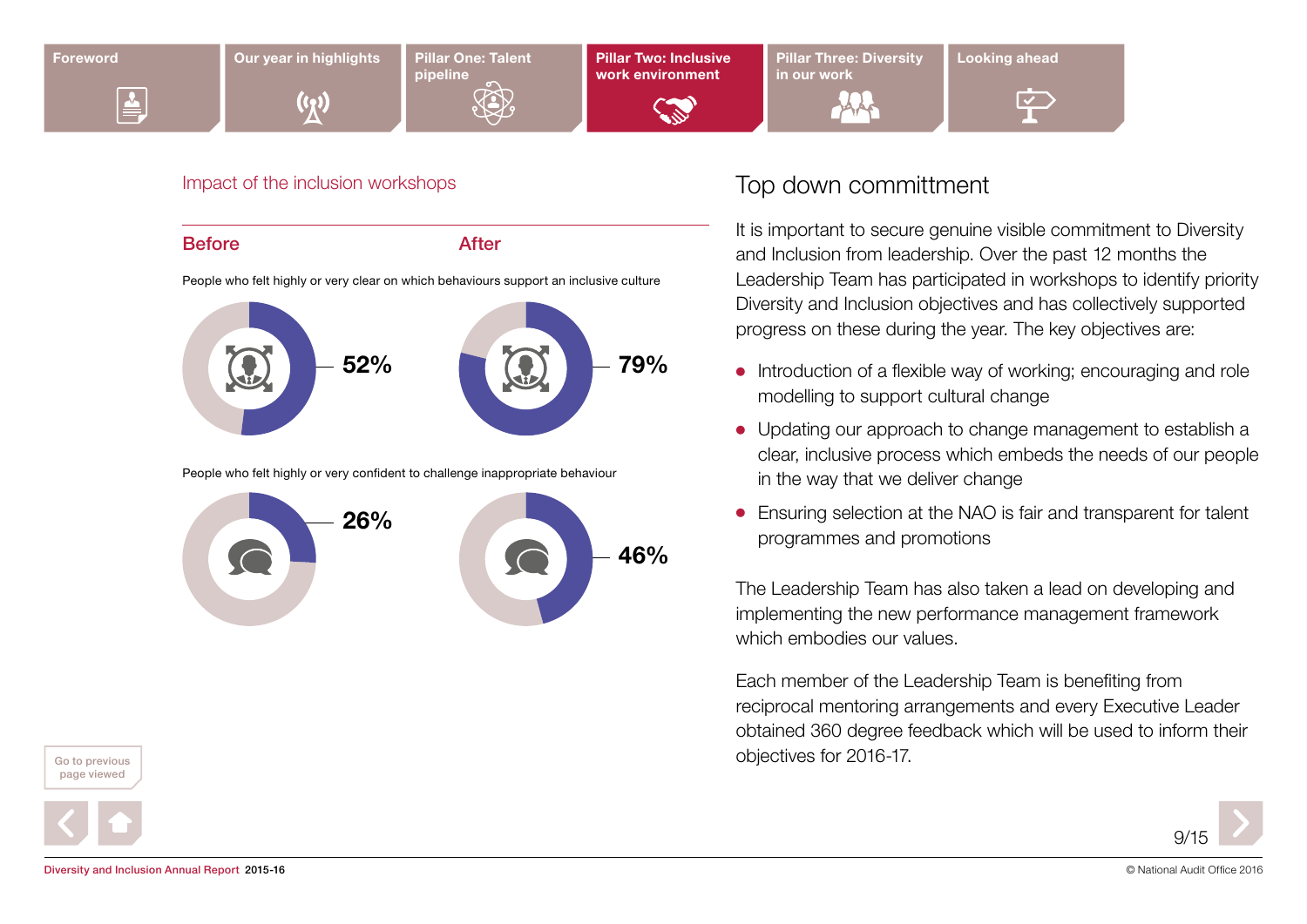

 $\triangleq$ 

 $\binom{n}{k}$ 

pipeline

[Pillar Two: Inclusive](#page-7-0)  work environment

**Castle** 

[Pillar Three: Diversity](#page-11-0) [Looking ahead](#page-13-0) in our work



### Flexible working

In September 2015, the NAO introduced a new informal approach to flexible working, empowering staff with greater control over where and when they work. The new approach was supported by a set of guiding principles and bespoke online training on how to manage flexible workers.

We have spent the past six months embedding this new approach and have seen the number of people with regular flexible working arrangements rise from 37% to 48% and the percentage who work flexibly on an ad hoc basis at least once a month increase by 13% to 70%. Staff are feeling more trusted to work in a way that meets both their personal needs and those of the business and the business is seeing the positive benefits this has on engagement and performance.

Go to previous page viewed





### Impact of new approach to flexible working

Sept 2015 Mar 2016

People who have a regular flexible working arrangement



People who work flexibly on an ad hoc basis at least once a month

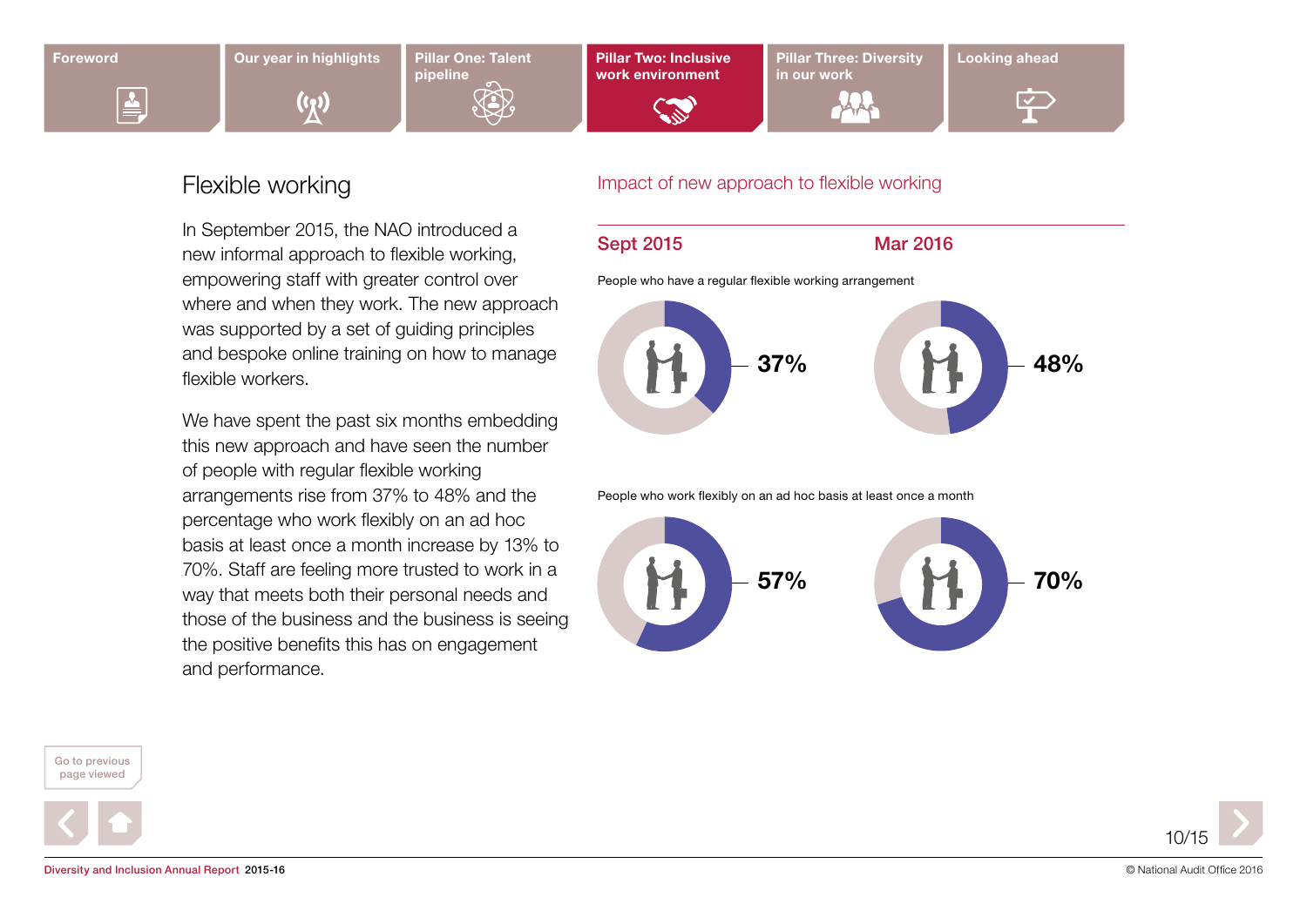$\triangleq$ 



pipeline

[Pillar Two: Inclusive](#page-7-0)  work environment

**SERVICE** 

[Pillar Three: Diversity](#page-11-0) [Looking ahead](#page-13-0) in our work



### Mental health awareness workshops

To support colleagues who may be experiencing mental ill health, we held a series of mental health workshops in March 2016. These were primarily aimed at staff with management responsibilities and 75% of managers attended a workshop. The workshops raised peoples confidence in having conversations with those who may have a mental health condition. They also signposted resources to help managers deal with mental health issues in the workplace.

### Impact of mental health workshops

### Before **After**

People who are highly or very confident in having conversations around mental health



People who are highly or very confident in communicating with their team around mental health



People who are highly or very aware of resources available to support them in dealing with mental ill health issues in the workplace



Go to previous page viewed



11/15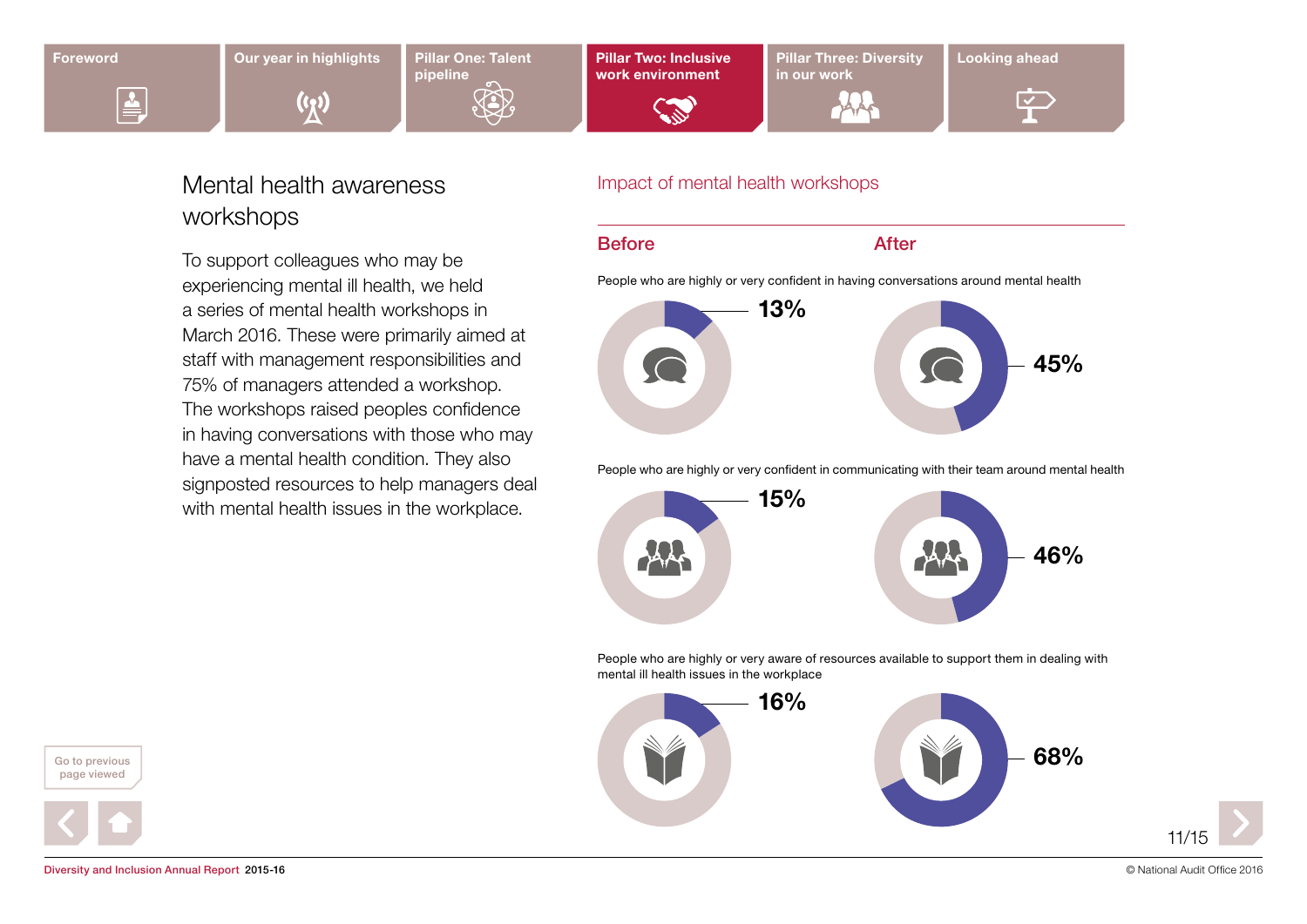<span id="page-11-0"></span> $\triangleq$ 

[Our year in highlights](#page-2-0) Pillar One: Talent

 $\binom{r}{k}$ 

pipeline

work environment

[Pillar Two: Inclusive](#page-7-0) Later Pillar Three: Diversity [Looking ahead](#page-13-0) in our work



 $\curvearrowleft$ 

Pillar Three

## Diversity in our work

Over the past 12 months we have published a value-for-money report into diversity in the civil service, the recommendations of which were fed into the updated civil service Talent Action Plan. We have highlighted a number of diversity related issues through our other value-for-money studies.

### Our reports to Parliament

Our report on [Equality, diversity and inclusion in the civil service](http://merlin.nao.gsi.gov.uk/reports/nao/1516/n151688.pdf) was published in 2015. It made recommendations across three areas: improve the current approach to diversity and inclusion, improve project management and share best practice. This piece of work contributed to the debate that fed into the Cabinet Office's Talent Action Plan refresh, published in March 2016.

A report on [Entitlement to free early education and childcare](http://merlin.nao.gsi.gov.uk/reports/nao/1516/n1516853.pdf) highlighted that parents of disadvantaged two-year-olds and those from certain ethnic backgrounds, are less likely to use their free entitlement. The quality of provision for those from deprived areas was also lower. Recommendations include setting out publicly how the Department for Education will intervene in local authorities with unexplained lower levels of take-up for the 2-year-old entitlement and to intervene where there was lower quality provision long term, particularly in deprived areas.





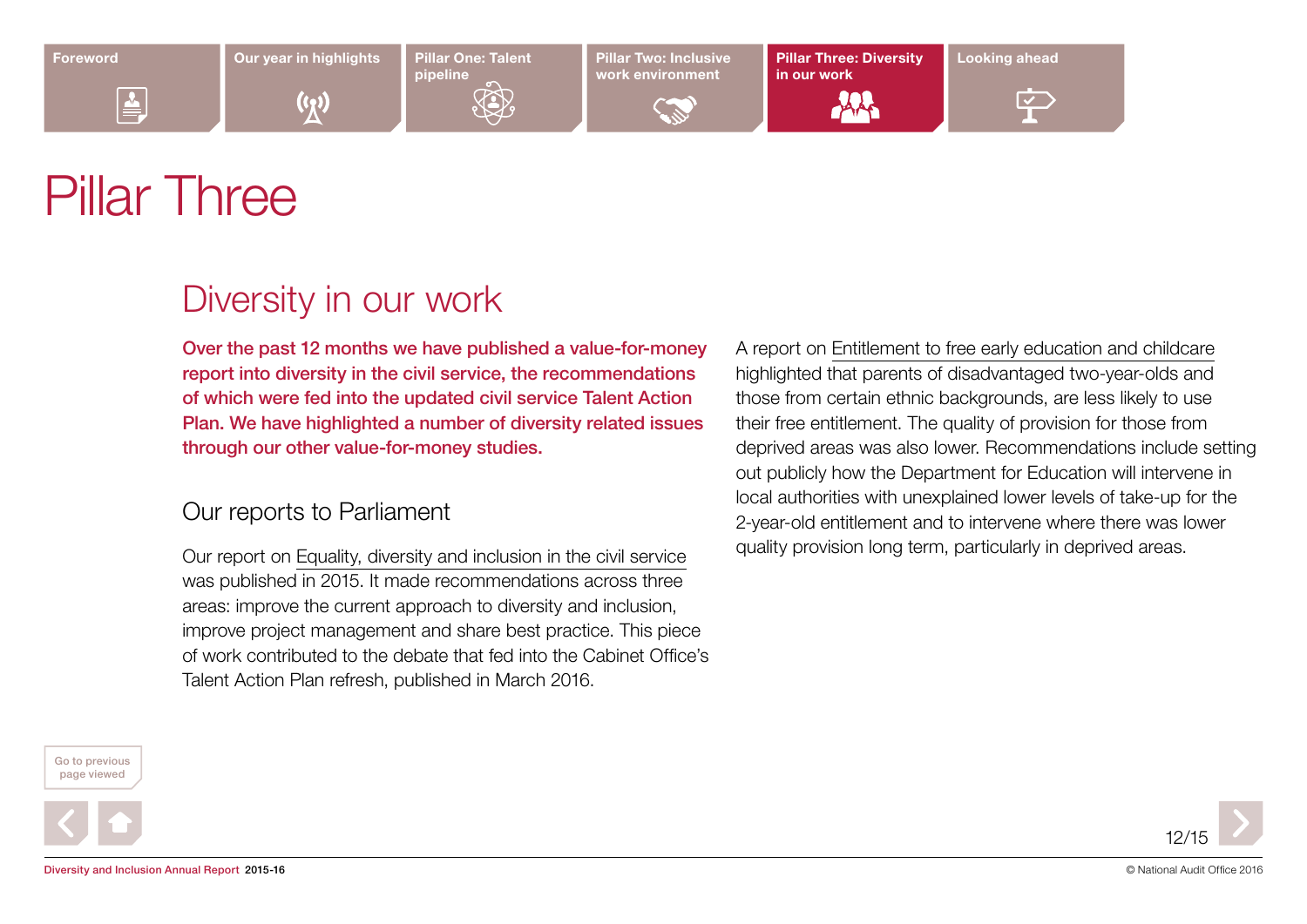

In the health sector we undertook two studies looking at access to [cancer treatment](https://www.nao.org.uk/wp-content/uploads/2015/09/Investigation-into-the-Cancer-Drugs-Fund1.pdf) and to [general practice](https://www.nao.org.uk/wp-content/uploads/2015/11/Stocktake-of-access-to-general-practice-in-England.pdf) and resulting outcomes. The reports highlighted variations in experience across groups such as age, ethnicity and those from deprived socioeconomic groups. NAO recommendations included further investigation into the reasons for inequalities with action plans developed, against a timeline, to address these variations. In addition when making changes to improve access NHS England should analyse the impact on different patient groups.

The [Early review of the Common Agricultural Policy Delivery](http://merlin.nao.gsi.gov.uk/reports/nao/1516/n1516606.pdf)  [Programme](http://merlin.nao.gsi.gov.uk/reports/nao/1516/n1516606.pdf) found that the Department for Environment, Food & Rural Affairs had not considered the diverse needs and abilities of its customers in designing the application process for CAP funding, which was intended to be online only. The NAO recommended that the Department should provide a range of application methods to take into account the lower levels of digital literacy and access among some farmers.

### Getting to the heart of diversity early on in our work

In January 2016, a new online guidance portal was introduced to streamline the value-for-money planning process and more clearly highlight key areas of consideration in our work, including those around ethics and diversity. This should enable us to reflect Diversity and Inclusion issues more consistently in our work.





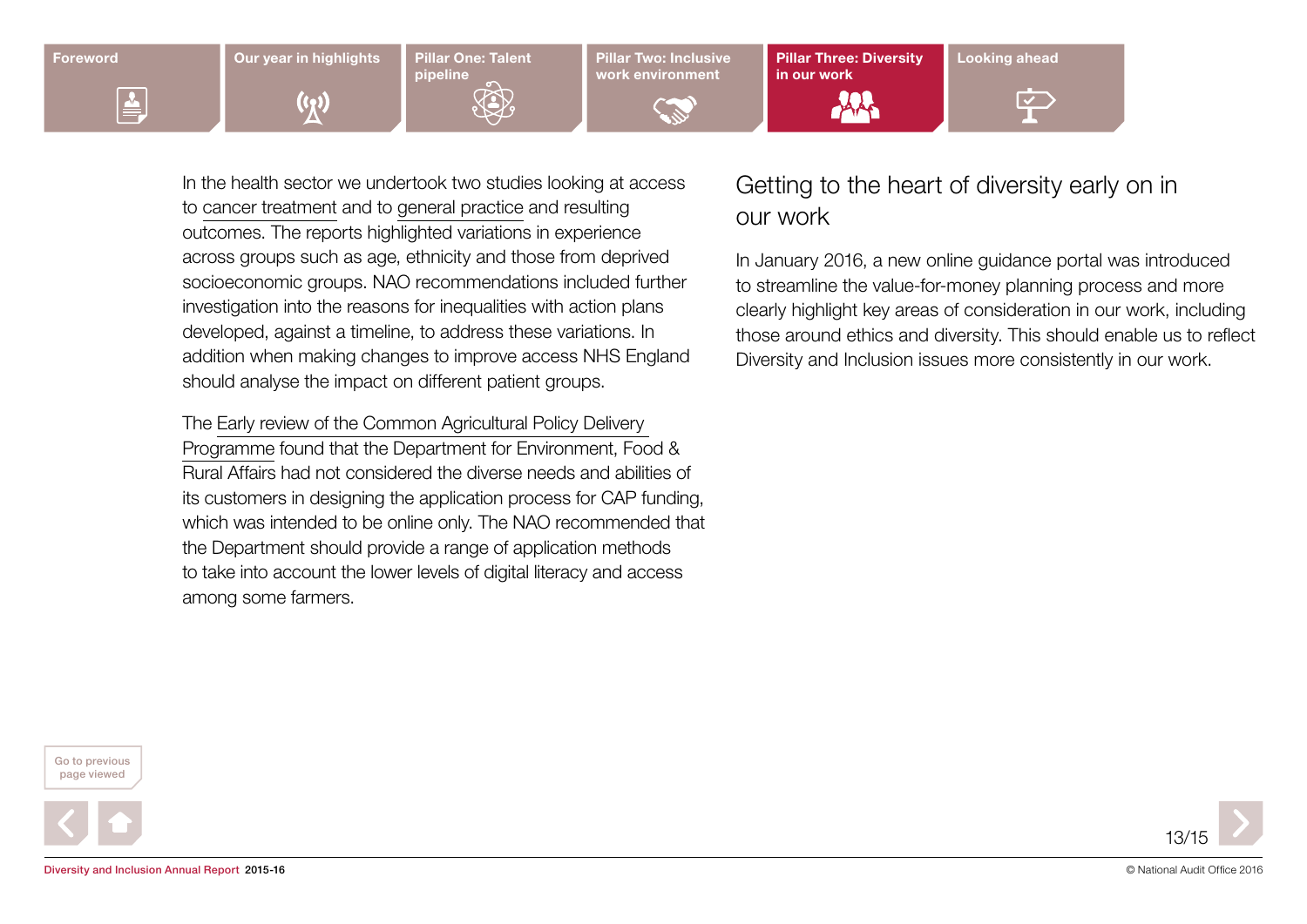$\mathfrak{c}_\chi$ 

pipeline

[Pillar Two: Inclusive](#page-7-0)  work environment

[Pillar Three: Diversity](#page-11-0)  in our work



# <span id="page-13-0"></span>Looking ahead

Over the next year we will continue to embed good practice, integrating diversity and inclusion as an important business and people consideration in the way we work. We will continue to deliver against the diversity and inclusion strategy with a particular focus on:

- $\bullet$  Social mobility develop our social mobility agenda including extending our internship programme to those from socially disadvantaged backgrounds.
- $\bullet$  Diverse graduate intake review our graduate recruitment process to widen the diversity of our graduate intake with a particular focus on increasing the number of BAME graduates. We will benchmark against best practice to ensure selection decisions are based purely on talent and future potential.
- $\bullet$  Work allocation monitor the impact of changes made to the allocation process at cluster level and ensure there is improvement in equal access to work opportunities across diverse groups.
- $\bullet$  Selection work with People Directors to ensure there is greater encouragement of diverse groups applying for talent and promotion programmes. We will deliver unconscious bias training and collaborate with the Women's Network to understand barriers specific to female progression.
- $\bullet$  Inclusion continue to build a more inclusive working environment through effective use of the new performance management framework and behavioural competencies. We will deliver office wide training focused on developing a collaborative, coaching style of working in teams.
- $\bullet$  Diversity in our work raise awareness, within our value-for-money teams, of how diversity and inclusion can be incorporated into our value-for-money studies to highlight issues among diverse groups and improve the way in which public services are delivered.